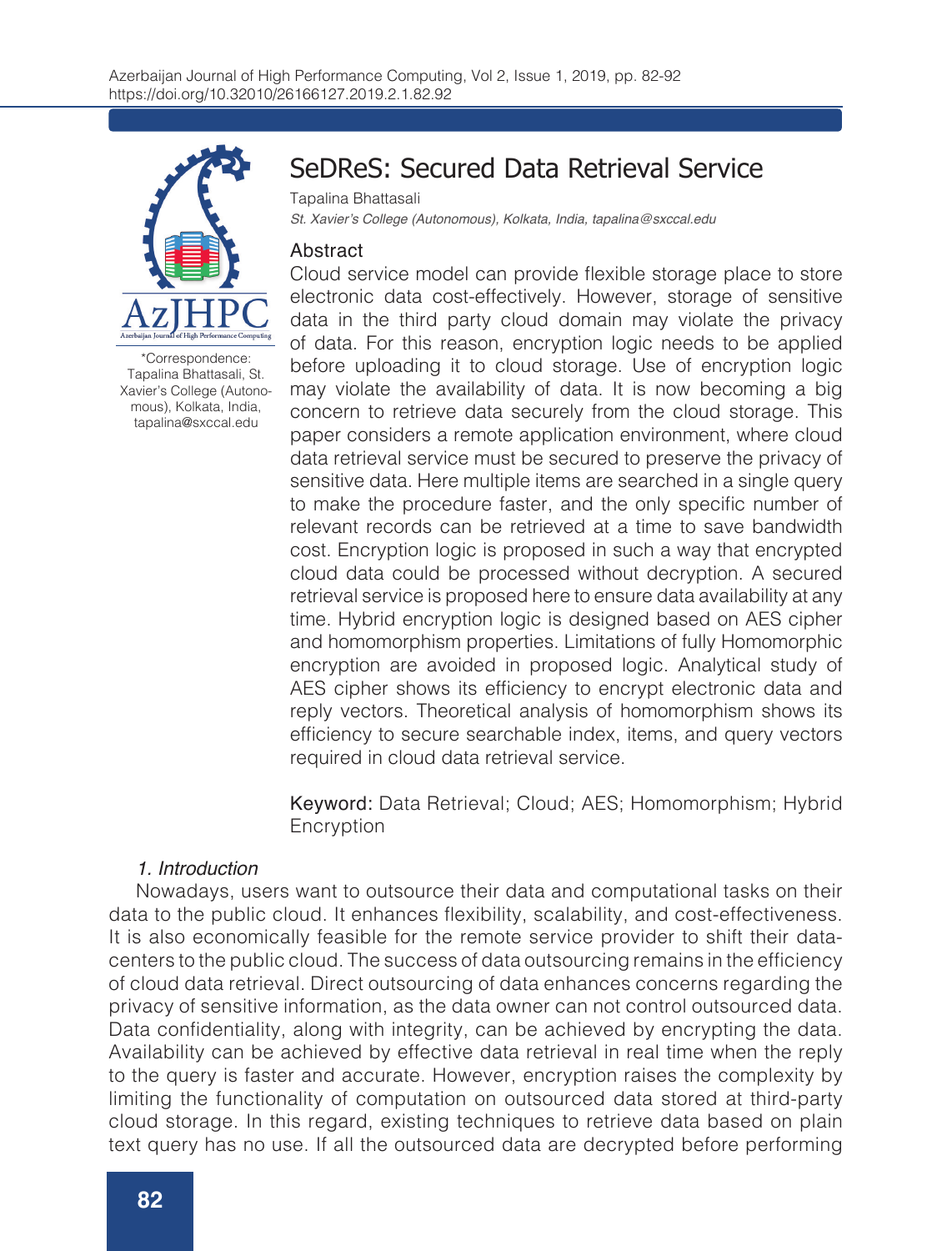any computation, it unnecessarily consumes system resource. Therefore, it is not feasible to download the outsourced data and then decrypt it locally due to the huge amount of bandwidth cost. If the decryption key is known to the cloud service provider, then the privacy of the sensitive data is compromised. As huge volumes of data are stored for large numbers of users, a single item search in a single query is time-consuming. Rank based search eliminates unnecessary network traffic by quickly sending back only the most relevant data.

The main objective of this paper is to design secured data retrieval service; so that it ensures confidentiality, integrity, and availability (CIA). Therefore, the author designs a procedural logic for outsourcing only encrypted data used in the remote application domain. Authorized users send the encrypted query to the cloud server to search electronic data of users according to their access rights. Cloud service provider searches index and returns the most relevant data. Only valid users can decrypt that data. Encryption technique must be considered in such a way that it can search for data storage without decrypting all the entries of the database. The challenge here is how to enable search and retrieval over such encrypted data [1]. Use of Homomorphic encryption is one of the feasible solutions in the cloud environment [2]. Homomorphic encryption can process cipher data without deciphering it. Fully Homomorphic encryption enhances the flexibility of processing, as any operations can be performed on cipher data. However, it has also a few limitations. The significant contribution of this paper is to determine the research gap between privacy preservation and cloud data retrieval logic. Use of only Homomorphic encryption may increase the overall complexity of the application. For this reason, hybrid encryption is considered here to provide better performance in data retrieval.

The rest of the paper is organized as follows. Section 2 presents some wellknown research works on this domain. Section 3 defines the problem domain. Section 4 points out the design goal. Section 5 describes the proposed secured data retrieval service. Finally, section 6 concludes the paper.

# 2. Related works

Many kinds of research related to the retrieval of data from cloud storage are going on all over the world. There exist some works on Proofs of Retrievability (PoR) [3, 4] model to ensure that valid user can retrieve remotely stored data. Several variants of PoR models have been proposed, including zero-knowledge proofs of retrievability, even in the multi-client environment [5, 6, 7].

Research efforts are also directed to outsource data management along with privacy protection. There exists several searchable symmetric encryption (SSE) logic [8, 9, 10] to search and securely retrieve cipher text. However, most of these schemes support only Boolean keyword search. It considers more than one keyword in a single query to enhance the flexibility of search. Data are retrieved based on whether a searched item is present in a file or not, without considering the degree of relevance with the search query. Some of SSE logics are based on order-preserving encryption (OPE), which allow only a single search item in the query without considering privacy preservation [11]. OPE logic cannot be used in the remote healthcare domain because it leaks data privacy. There also exist a few works on multiple search items in a single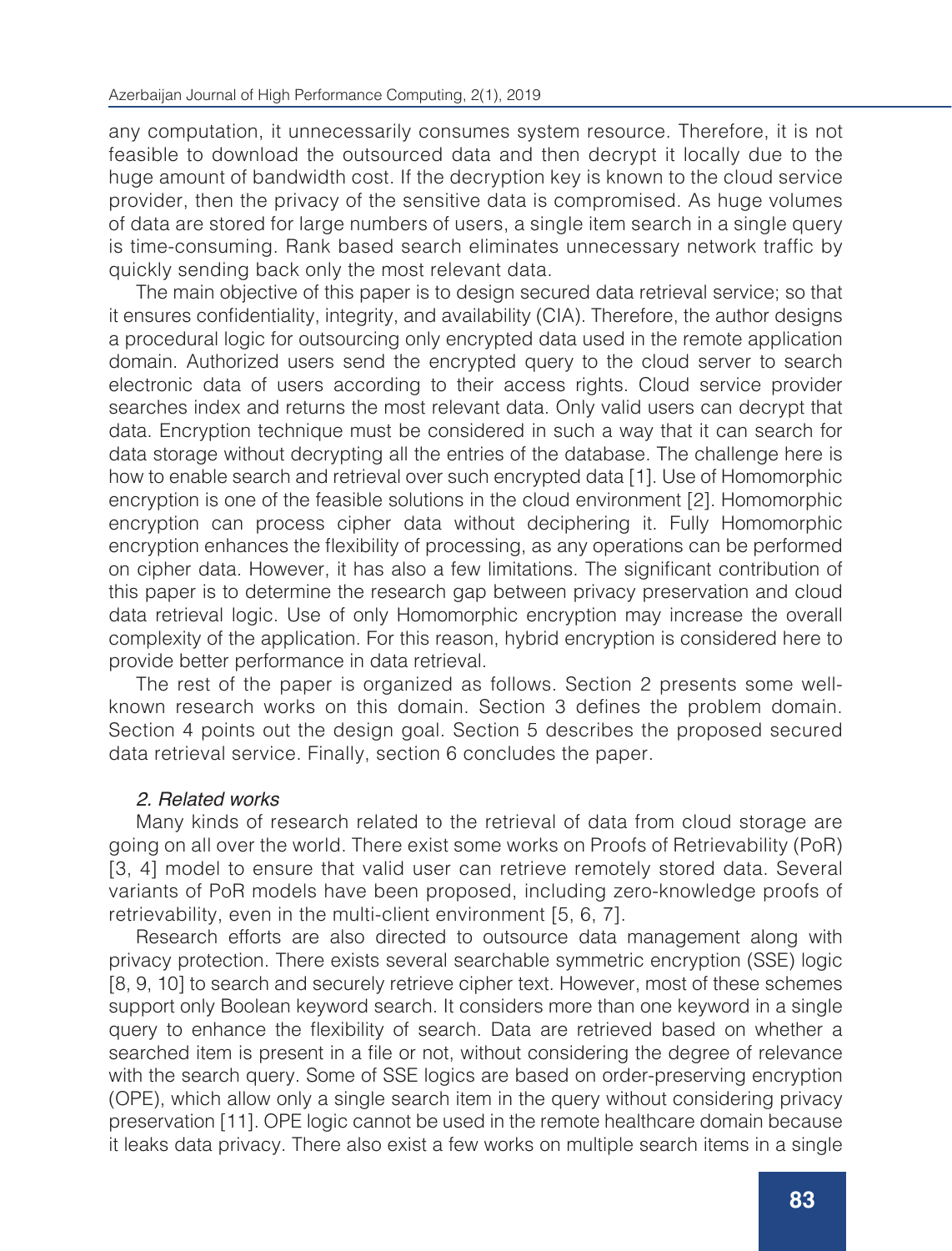#### Tapalina Bhattasali

query to enable secure indexing and ranked searching [12, 13]. Ranked search enhances system usability by returning the matching files according to relevance rank (e.g., keyword frequency) [11, 12, 13]. One of the simple ranked keyword search mechanisms is based on order-preserving symmetric encryption (OPSE)[14]. OPSE may not hide similarity relevance, and robustness of the scheme becomes low. As a result, it is more prone to attacks. So server-side ranking is not secure using OPSE, as it has a high probability of leaking sensitive information. In [13], a framework is designed for topmost k data retrieval, including privacy preservation, secure indexing, and ranking based on OPE. The problem of top-k multiple search items retrieval over encrypted data is defined and solved in modified MRSE (multi-keyword ranked search over encrypted cloud data)[12] by employing coordinate matching and inner product similarity. The trapdoor can be generated in a cryptographic way to protect the query keywords. Two-round searchable encryption (TRSE)[15] supports top-k multi-keyword retrieval using vector space model and Homomorphic encryption to provide search accuracy and privacy protection.

Type of interaction between the participants is very much essential to consider the effectiveness of cloud data retrieval service [16, 17, 18, 19]. Performance complexity of most of the existing cloud data retrieval service is measured in terms of setup time, encryption time, trapdoor generation time, search time, index construction time, relevance score calculation overhead, scalability. These metrics mainly depend on number of search items, the maximum size of the searchable item set, data vector, query vector, result vector. Each of the existing cloud data retrieval service has some limitations. Multiple keyword searches are not possible for most of the cases. It is assumed in a few cases that authorized private keyword search maintains a hierarchical structure for attributes. However, it is not feasible in reality. Index construction creates overhead for a few cases.

In some cases, access patterns and additional information related to searchable items are revealed to the cloud server. Performance of data retrieval service is affected if similarity rank score of the document vector entirely depends on the document type. In some cases, trapdoor generation [20] needs more time with the increased number of attributes. If key size and encrypted trapdoor size are too large, then communication overhead increases.

Homomorphic encryption [21, 22] allows a certain amount of computation on the user's encrypted data. Attribute-based encryption [23] achieves a flexible and dynamic way to share permissions on particular parts of electronic records. In the remote application domain, the user submits an encrypted query to retrieve private data, and the cloud server performs searching of encrypted data without looking at the query in plain text format. Fully Homomorphic encryption can execute all types of operations on cipher data without decryption. Therefore, it can be said that encryption logic needs to be added to PoR models to simultaneously achieve data privacy and retrievability [24, 25, 26].

# 3. Problem domain

According to the literature survey, the following issues are defined under the problem domain. It is complicated to meet the performance requirement, usability,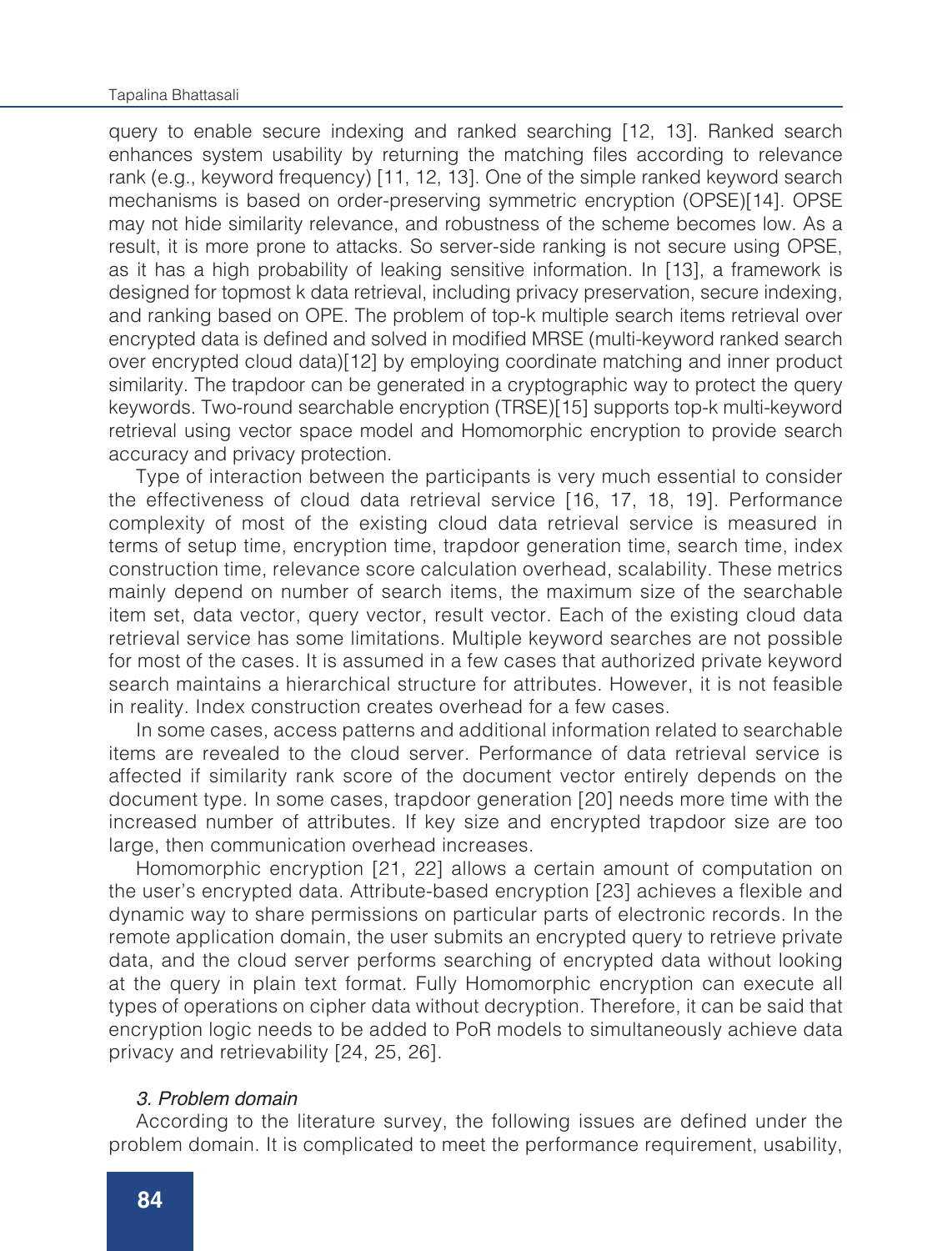and scalability at the same time. There still exists a trade-off between security and usability.

Cloud service providers considered as "curious" because it can analyze data including index in its storage that may violate security features. According to the information that cloud server knows, different threat models may appear with different attack capabilities [9, 10, 12], such as privacy leakage of sensitive data (cloud service provider can access outsourced data). Known ciphertext attack (cloud service provider only knows cipher text and index), known background attack (cloud service provider acquires additional knowledge including relationship among the components involved in the process to learn content of the document),statistic leakage attack (CSP could perform some statistical analysis over the search result to make estimation), association attack (CSP can analyze any association between keyword and cipher text from the index), scale analysis attack (CSP can deduce the frequency of specific keywords in the number of documents), keyword guess attack (deduce or identify certain keywords in query).

It is seen that if all data files, searchable indices, and user queries are encrypted using OPE, or other encryption algorithms using statistical information, the privacy of sensitive data may be compromised. If trapdoor generation function is deterministic, trapdoor unlinkability may not be possible. There are two significant statistic leakages [12] - term distribution (term's frequency distribution of relevance scores on each file) and inter distribution (file's frequency distribution of relevance scores on each term). They can be either extracted from cipher text or through statistical analysis over access and search pattern [14].

Definition(Curiosity). Curiosity is defined as a term that is inversely proportional to robustness. Robustness is inversely proportional to information leakage. Curiosity is proportional to information leakage. Let  $\mu$  denotes the collection of all ciphers; a denotes the ciphers that should be only known to cloud server, where  $\alpha \leq \mu$  and  $\beta$ denotes the set of other ciphers that must be unknown to cloud server, where  $\forall \beta \subset \mu$ , and  $\alpha \beta = \varnothing$ . Robustness is denoted by R=min( $\rho(\alpha)/\rho(\alpha|\beta)$ ) and curiosity y=1/R.

Although Fully Homomorphic Encryption (FHE) shows its feasibility in processing encrypted cloud data, it has some limitations. FHE using ideal lattices over a polynomial ring becomes very much complicated.

In some cases, FHE requires large storage space to store keys and cipher texts, even for the small size of raw data. Although storage space is not a problem in the cloud environment, it may increase processing time and complexity. Key management is another critical issue in a distributed environment. Use of fully Homomorphic encryption raises time complexity and computational overhead; space complexity, which may be a significant limitation for real-time applications.

# 4. Design goal

Exploring privacy preserving and effective search over encrypted data is very important for designing secure cloud data retrieval service. However, it is very much complicated and difficult to tackle. As users usually prefer to keep their search from being exposed to others, the essential requirement is to hide their search. Any function generation should be randomized. The cloud service provider must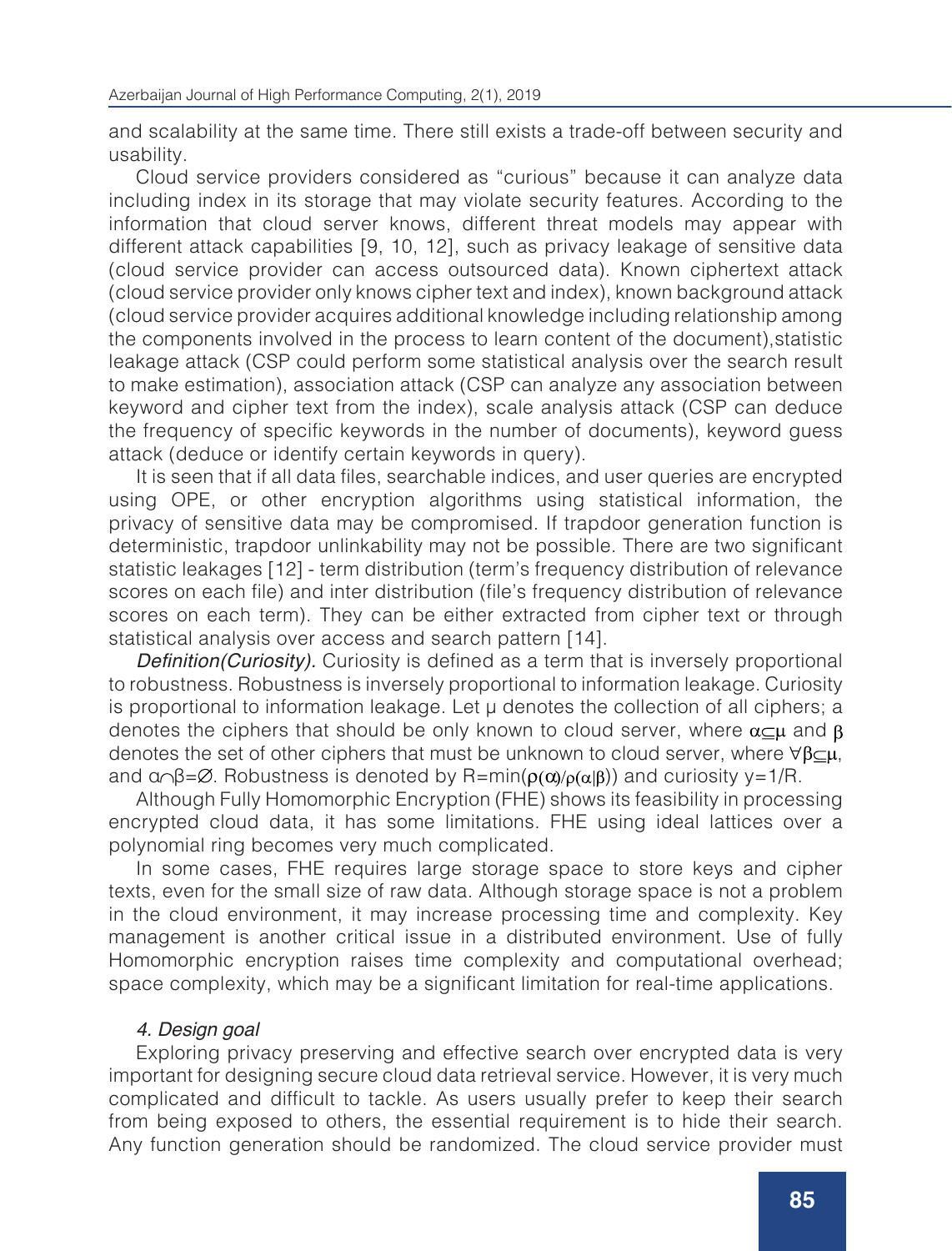#### Tapalina Bhattasali

not be able to deduce any relationship among the procedural logic. Any patterns used in data retrieval service must be well protected. The accuracy level of pattern matching for the original document and query should be high. Response time of data retrieval service must be faster, and the query result must be more relevant. Encryption techniques used for privacy preservation need to have low time and computational complexity and compatibility with the standard protocol used for secured data transmission in the remote framework.

Therefore, the design goal of active data retrieval service is that overall procedure must not be deterministic, and there must be less possibility of statistical information leakage by the third party. As a result, the cloud service provider could not be able to learn or predict additional information regarding data retrieval service. To activate relevant searching of outsourced data from the cloud storage, it is expected to give the following security and performance requirements.

• The query must contain multiple items and provide result based on highly relevant data to provide useful data retrieval service.

• Relevant search should ensure a fast response, low communication, and computation overhead along with privacy protection.

## 5. Proposed work: Secured Data Retrieval Service (SeDReS)

In this section, a secured data retrieval service (SeDReS) is proposed. A cloud hosting data service is considered in the remote application domain. SeDReS logic comprises of three types of participants in remote application area: data owner, cloud server under control of cloud service provider and data user.

Data owner needs to give valid authentication proof before uploading data. Authentic data owner records data and stores at local storage temporarily. Then, searchable indices are constructed and encrypted for the records. Original records are encrypted separately. Both encrypted data and index are packed in a digital envelope before outsourcing to the public cloud.

Cloud Server has huge storage space and computational resources to maintain a high volume of encrypted data uploaded from the remote places. It can process encrypted data without decryption. However, the cloud server cannot be fully trusted as they may misbehave under third party control. Here cloud server is assumed as semi-trusted, that is honest but curious.

Date user needs to give valid authentication proof before sending the encoded query to the cloud server. The main focus of this work is to consider data encryption technique in such a way that encrypted data (cipher) can be processed just like processing of plain data and time and computational complexity can be reduced. For this reason, hybrid encryption mechanism is considered here. SeDReS logic is based on the following notations.

• DP - Collection of data in plain text format, denoted as a set of n data DP= {DP<sub>1</sub>, *DP2 , DP3 ,...,DPn }.*

*• DC- Collection of data in cipher text format, denoted as a set of n data DC= {DC1 , DC<sub>2</sub>*, *DC<sub>3</sub>*, ... ,*DC<sub>n</sub>*}.

• In – Searchable index associated with cipher text DC, denoted by In ={ $ln<sub>h</sub>ln<sub>2</sub>$ , In<sub>3</sub>, *...,Inn }, where each sub-index Ini is constructed for each DPi .*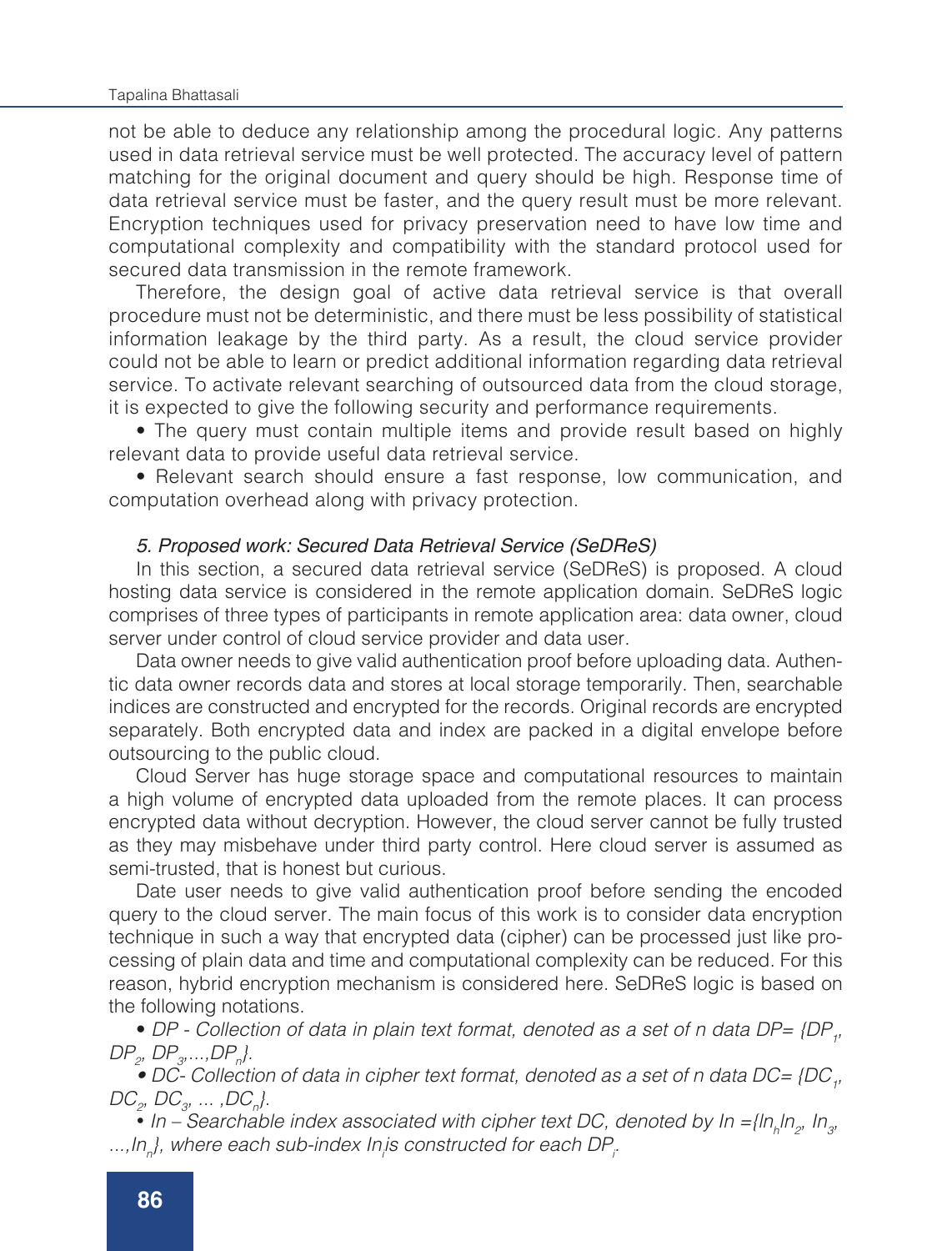• In<sub>c</sub>– Encrypted searchable index, denoted by In<sub>c</sub>={In<sub>c1</sub>, In<sub>c2</sub>, In<sub>c3</sub>,...,In<sub>cn</sub>}.

• SI<sub>n</sub> - Distinct m searchable items extracted from collection of DP, denoted as SI<sub>n</sub>  $=$   $\{SI_{D1}, SI_{D2}, SI_{D3}, \ldots, SI_{Dm}\}.$ 

•  $S/I_Q = SUBSet$  of  $SI_R = PIEBSE$  *SIA*<sup>2</sup> *searchable items in query Q, denoted by*  $SI_Q =$ *{SIQ1,SIQ2, SIq3 ,....,SIQm}.*

• S<sub>siq</sub>-Seed (trapdoor) works just like the one-way hash function based on search*able items SIq and query Q.*

• *Top\_J – Topmost J (at most) relevant records are retrieved in the response of a query.*

In SeDReS, collection of data is outsourced from the data owner to cloud server in encrypted form. Before this, the searchable index is constructed and encrypted. Authorized data owner outsources both encrypted index and data. The service considers multiple items in a single query (MISQ) to search relevant data quickly along with preserving data confidentiality, integrity, and availability in a less complicated way. To retrieve data for given searchable items, authorized data user first sends authentication proof to data owner or cloud service provider, then acquires Seed, which is generated here by randomized hash function from the encrypted index, searchable items and query vector. Upon receiving Seed for a query, cloud server searches index and returns corresponding topmost J encrypted data. Cloud service providers mainly access encrypted index during the search for items. Homomorphic encryption is considered here with reduced complexity to encrypt searchable index, searchable items, and query. To make data retrieval service suitable for real-time application, sensitive data are transmitted through TLS (transport layer security) protocol. During data outsourcing, cipher data and encrypted index are packed in a digital envelope and signed by the data owner's private key and cloud service provider's public key (the identity of the entity).

A 3x3 square matrix is presented in table 1 as the participant interaction (PI) matrix to represent interaction among the participants of secured data retrieval service.

|    | DO                      | DU                                    | CS                                                  |  |
|----|-------------------------|---------------------------------------|-----------------------------------------------------|--|
|    |                         | Seed key                              | Encrypted digital envelope                          |  |
| DO | <b>NULL</b>             | Secret key                            | containing DP and Inc,                              |  |
|    |                         | Decode key                            | Maximum value Top_J                                 |  |
| DU | Authentication<br>token | <b>NULL</b>                           | Encrypted multiple items, sin-<br>gle query vectors |  |
| CS | <b>NULL</b>             | Encrypted Top_J<br>ranked relevant DC | <b>NULL</b>                                         |  |

|  |  |  | TABLE 1.3X3 participant interaction (PI) matrix |  |  |
|--|--|--|-------------------------------------------------|--|--|
|--|--|--|-------------------------------------------------|--|--|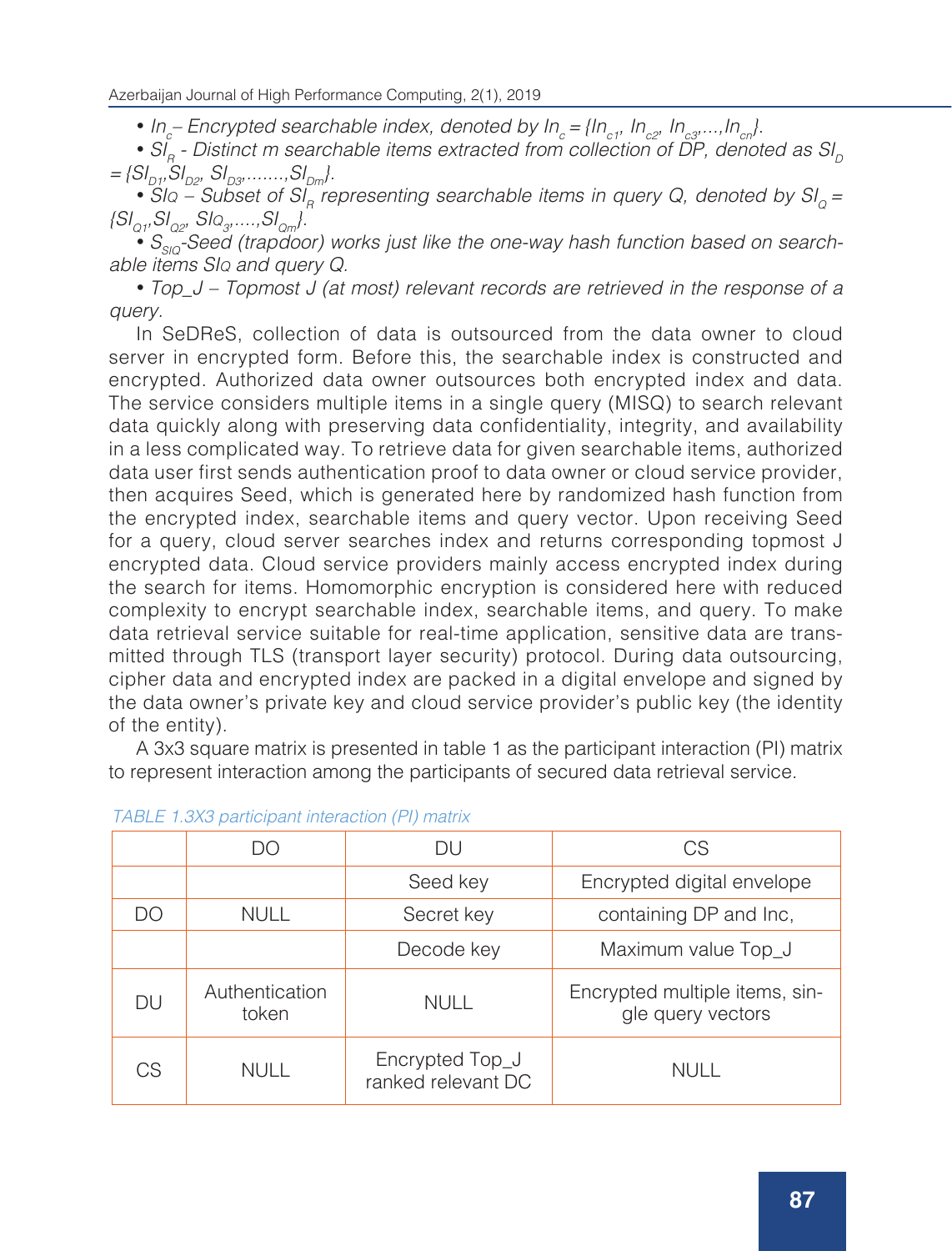#### Tapalina Bhattasali

All diagonal elements of PI matrix contain NULL entries. 1x2 of PI matrix represents data owner (DO) to data user (DU) interaction, 1x3 represents data owner (DO) to cloud server (CS) interaction, 2x1 represents data user (DU) to data owner (DO) interaction, 2x3 represents data user (DU) to cloud server (CS) interaction, 3x2 represents cloud server (CS) to data user (DU) interaction. 3x1 also contains a NULL value, which implies that there is no interaction from cloud user (CU) to data owner (DO), according to this interaction matrix of SeDReS logic.

# 5.1. Procedural Logic of SeDReS

Proposed SeDReS logic works in two phases- data outsourcing phase (DOP) and the data retrieval phase (DRP).

**Definition(SeDReS).** It is a service model whose lifetime LT  $\rightarrow$  {DOP v DRP}. It has three member classes- {data owner (DO), data user (DU) and cloud server (CS)}, where DOP is a member of DO class and DRP is a member of both DU and CS classes. This service model has collection of eleven logic -gen\_key(), construct\_index(), build\_vector(), enc\_AES(), enc\_homo(), gen\_seed(), gen\_query(), match\_pattem(), gen\_rank(), gen\_reply(), dec\_data(). DOP set includes {gen\_key(), construct\_index(), build\_vector(), enc\_AES(),enc\_homo()} and DRP set includes *{gen\_seed(), gen\_query(), match\_pattem(), gen\_rank(), gen\_reply(), dec\_data()}*.

• gen\_key() - Take security parameter as input and generate secret key K<sub>s</sub> for Rijndael AES block cipher, Seed key  $K_{\rm se}$  and crypto key  $K_{\rm c}$  for Non-Circuit Homomorphic Encryption (NCHE). Then DO assigns  $\mathsf{K}_{_{\mathrm{S}}}$ ,  $\mathsf{K}_{_{\mathrm{S}}$ to authorized DU.

• *construct\_index()* – DO constructs secured searchable index In from DP. In is encrypted into  $In_{\sim}$ . enc\_homo() is called for encryption. The output is secured searchable index  $In<sub>a</sub>$ .

• *build\_vector()* – DO extracts collection of m searchable items, SI={SI<sub>1</sub>,SI<sub>2</sub>,  $...,S<sub>n</sub>$ , and their TF (term frequency) and IDF(inter-domain frequency) values from the collection of n records. For each record, DO constructs (m+1)-dimensional vector vecj based on tf-idf values. Searchable index In={vec<sub>j</sub>|1 ≤ i ≤ n}.

• *enc\_AES()* – Generate AES block cipher for data vector and reply vector. Procedural logic works on four steps- key expansion, initial round, round, final round. It is faster, secure, less prone to attacks. It provides better performance compared to most of the other symmetric ciphers. A message digest of the data record is calculated through the SHA algorithm to check integrity at receiving end.

• *Enc homoQ* – Non-Circuit Somewhat Homomorphic encryption (NCSHE) is called to encrypt searchable index, query vector, searchable items. The output is reduced cipher text with less complexity.

• *gen\_seed()* – Data owner generates seed key and sends to the data user. The seed value is generated randomly from the data user query. Then message digest of this seed value is created using a one-way hash function to generate secure seed value.

• *gen\_query()* – Query is represented as a vector using the vector space model, where each dimension of the vector is set to 1 or 0 according to verification that whether the specified term is queried or not.

• *match\_pattern()* – Vector space model allows to compute the continuous degree of similarity between query vectors and records. According to the nearest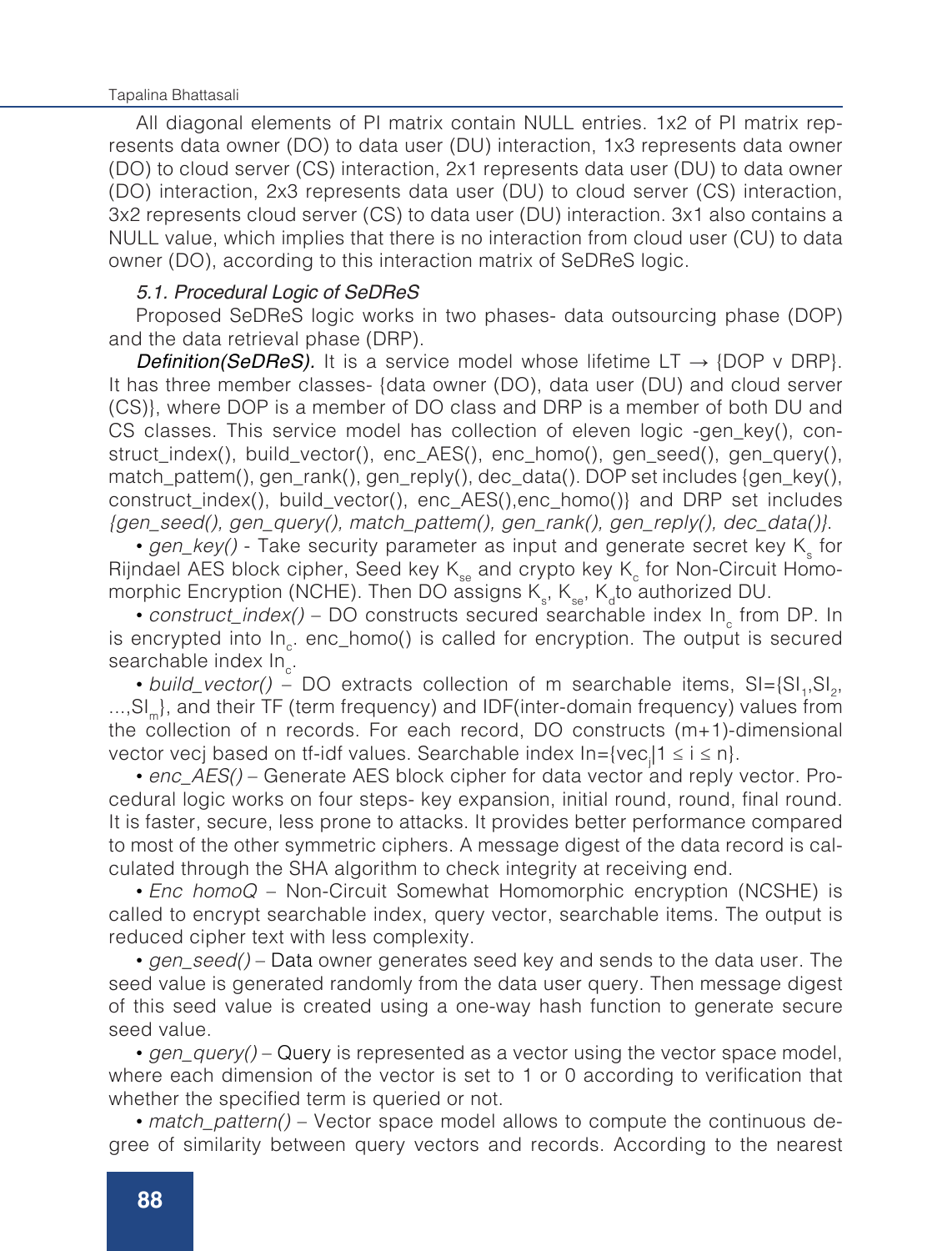neighbor (NN) score, Top\_J consistent record patterns are evaluated.

• *gen\_rank()* – When secure Seed is received, cloud service provider computes nearest neighbor (NN) scores of data vector along with the index vector with query vector and returns encrypted result vector to the data user. The score of record on the query is derived by the inner product of the two vectors. According to the score, records are ranked.

• *gen\_reply()* – According to NN score rank-id is generated for each record. Top ./records with high rank-id are sent to data user in encrypted reply vector format.

• *dec\_data()* – All relevant data are downloaded and decrypted at data user side using AES and Non-Circuit Somewhat Homomorphism logic.

# 5.2. Hybrid Encryption Logic

In SeDReS, effective encryption mechanism is required to balance between security, privacy protection, and efficient data retrieval at remote application framework. The objective is to consider a practical approach to choose a suitable encryption logic that is more powerful and capable of reducing the gap between security and usability. Hybrid encryption logic is considered here by mainly focusing on AES block cipher and less complex Non-CircuitSomewhatHomomorphic Encryption (NCSHE).

**Definition(Hybrid Encryption).** Hybrid Encryption (HE) is defined as a cryptographic logic, where multiple encoding techniques are included to provide better performance with reduced space complexity, time complexity, and computational complexity. HE set includes {AES block cipher, digital envelope, public key cryptography, symmetric key cryptography, message digest, random seed calculation, homomorphic encryption}.

As vector space model and nearest neighbor (similarity measure) scoring are used for SeDReS, only addition and multiplication operations over integers are needed in Homomorphic encryption. For this reason, the complexity of Fully Homomorphic Encryption (FHE) is reduced here by considering the concept of Somewhat Homomorphic Encryption (SHE). SHE supports only addition and multiplication operations on ciphers. Each cipher includes noise component and any operation applied to ciphers increases the noise in the resulting cipher up to a threshold level. Then ciphers may not be decrypted accurately. Instead of considering as a circuit, Homomorphic function f is considered as a mathematical function to enhance the efficiency of HElib library. For this reason, NCSHE logic is considered here to enhance usability at the real-time application.

**Definition(NCSHE).** NCSHE is modified homomorphism where computational functions are considered as mathematical logic(without logic circuit consideration) and supports only addition and multiplication operations with the insertion of noise factors. It has four phases- initial\_key(), enc(), eval(), dec() NCSHE is well suited for SeDReS in remote application domain.

According to the property of homomorphism, encryption logic passes through the following four phases.

• *Initial key():* Secret key  $K_5$  is an odd r bit number randomly selected from the interval [2r-1, 2<sup>r</sup> ). Public keys are derived from identity and interval depends on bit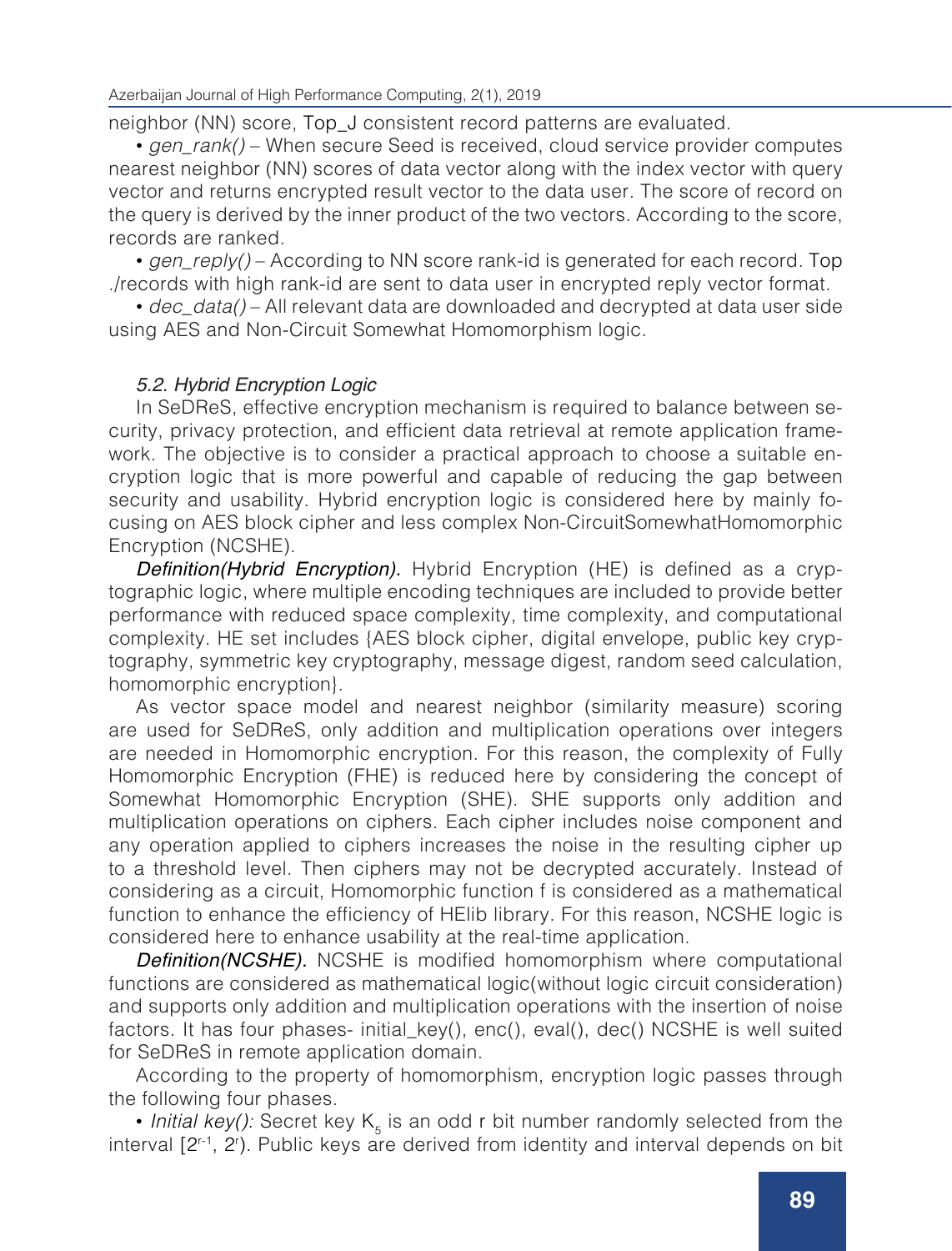length of noise factor n1. Here, noise factor n2 is randomly selected and its interval depends on bit length of plain text. Key matrix is constructed using a pseudo-random set of numbers, and then converted them to modulo N. Matrix is constructed to ensure that each row or column are independent of each other; so that it cannot be predicted in any case.

• enc(): Cipher text is represented by CT←K<sub>5</sub>\*a+2\*n1+PT, where DK← K<sub>5</sub>a+n1, a → security parameter, PT→ plain text. A random value is chosen to randomize the procedure. A matrix is constructed such that each row has only one element equal to the input, and other two equal to random numbers. Plain text or input values are solutions of linear congruences computed using Chinese Remainder Theorem. Congruences depend on the plaintext and random value.

• *eval():*-Binary addition and multiplication logic are applied to cipher text to perform the search operation. Resulting integer value <sup>k</sup> is returned to DU.

• *dec()*: Output R'← (k mod K<sub>s</sub>) mod n2, where R' → decipher the text, k → returned integer value, n<sub>a</sub>→noise factor. It is a single step procedure where inverse transformation applied on cipher text matrix and then plaintext is extracted as the first element of an obtained diagonal matrix.

Here n2 ← 2<sup>2∥PT∥</sup> where ||PT|| represents bit length of PT, K<sub>s</sub>>>n1 and n1>> n2. As a result, the size of CT is reduced to 1/||PT||.

Theoretical analysis shows that the size of cipher text (space complexity), time complexity, and computational complexity are reduced, with increasing decryption accuracy.

### 6. Conclusion

In this paper, a secured data retrieval service SeDReS is proposed to retrieve sensitive data accurately from third-party cloud storage in real time. This logic supports CIA property of security for remote applications. According to the literature survey, it is seen that there is a trade-off between privacy and availability. In this paper, the authors try to pinpoint the research gap. SeDReS depends on the nature of the interaction among the participants. Use of vector space model and calculation of nearest neighbor score based on tf x idf weight value enhances the efficiency of data retrieval service based on the rank. This paper also focuses on the hybrid encryption technique. AES block cipher is considered to encrypt original data and reply vectors. Here, all data are considered as text-based. Therefore no image is included during encryption. Non-circuit homomorphism is used to encrypt index, searchable items, query vector.

It raises the efficiency of proposed homomorphic logic and maintains a balance between security and usability. The main aim of this research work is to implement it to serve better service to society.

## References

[1] Boneh, D., Di Crescenzo, G., Ostrovsky, R., & Persiano, G. (2004, May). Public key encryption with keyword search. In *International conference on the theory and applications of cryptographic techniques* (pp. 506-522). Springer, Berlin, Heidelberg.

[2] Jain, N., Pal, S. K., & Upadhyay, D. K. (2012). *Implementation and analysis of*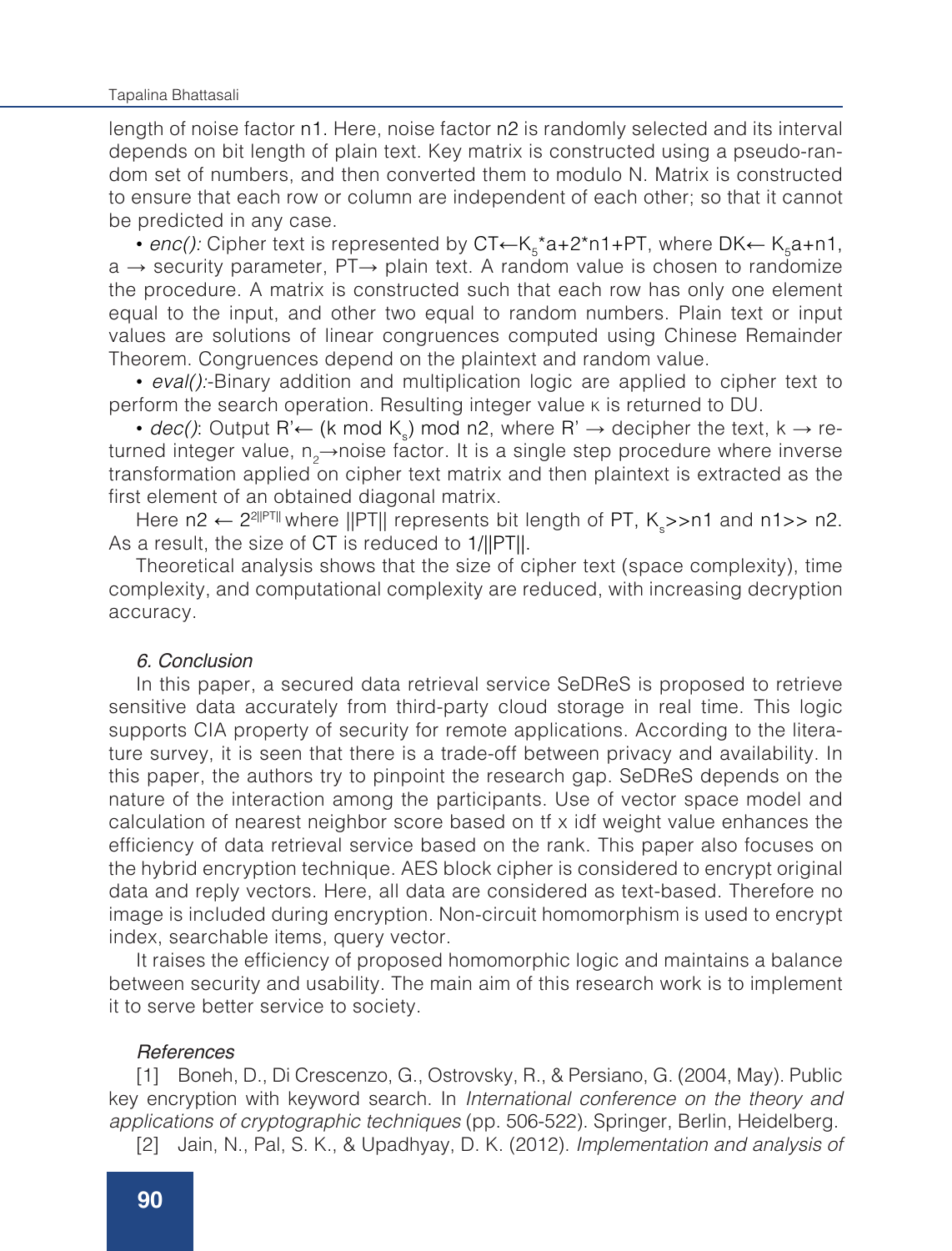*homomorphic encryption schemes. International Journal on Cryptography and Information Security (IJCIS), 2*(2), 6.

[3] Bowers, K. D., Juels, A., & Oprea, A. (2009, November). Proofs of retrievability: Theory and implementation. In *Proceedings of the 2009 ACM workshop on Cloud computing security* (pp. 43-54). ACM.

[4] Li, J., Tan, X., Chen, X., & Wong, D. S. (2013, September). An efficient proof of retrievability with public auditing in cloud computing. In *2013 5th International Conference on Intelligent Networking and Collaborative Systems* (pp. 93-98). IEEE.

[5] Zhu, Y., Wang, H., Hu, Z., Ahn, G. J., Hu, H., & Yau, S. S. (2011, March). Dynamic audit services for integrity verification of outsourced storages in clouds. In *Proceedings of the 2011 ACM Symposium on Applied Computing* (pp. 1550-1557). ACM.

[6] Abo-Alian, A., Badr, N. L., & Tolba, M. F. (2015). Auditing-as-a-service for cloud storage. In *Intelligent Systems' 2014* (pp. 559-568). Springer, Cham.

[7] Curtmola, R., Garay, J., Kamara, S., & Ostrovsky, R. (2011). Searchable symmetric encryption: improved definitions and efficient constructions. *Journal of Computer Security, 19*(5), 895-934.

[8] Wang, C., Cao, N., Li, J., Ren, K., & Lou, W. (2010, June). Secure ranked keyword search over encrypted cloud data. In *2010 IEEE 30th International Conference on Distributed Computing Systems*(pp. 253-262). IEEE.

[9] Cao, N., Wang, C., Li, M., Ren, K., & Lou, W. (2013). Privacy-preserving multi-keyword ranked search over encrypted cloud data. *IEEE Transactions on parallel and distributed systems, 25*(1), 222-233.

[10] Boldyreva, A., Chenette, N., & O'Neill, A. (2011, August). Order-preserving encryption revisited: Improved security analysis and alternative solutions. In *Annual Cryptology Conference* (pp. 578-595). Springer, Berlin, Heidelberg.

[11] Yu, J., Lu, P., Zhu, Y., Xue, G., & Li, M. (2013). Toward secure multikeyword top-k retrieval over encrypted cloud data. *IEEE transactions on dependable and secure computing, 10*(4), 239-250.

[12] Martınez, S., Miret, J. M., Tomas, R., & Valls, M. (2013). Security analysis of order preserving symmetric cryptography. *Applied Mathematics & Information Sciences (AMIS), 7*(4), 1285-1295.

[13] Sun, W., Wang, B., Cao, N., Li, M., Lou, W., Hou, Y. T., & Li, H. (2013, May). Privacy-preserving multi-keyword text search in the cloud supporting similarity-based ranking. In *Proceedings of the 8th ACM SIGSAC symposium on Information, computer and communications security* (pp. 71-82). ACM.

[14] Hu, H., Xu, J., Ren, C., & Choi, B. (2011, April). Processing private queries over untrusted data cloud through privacy homomorphism. In *2011 IEEE 27th International Conference on Data Engineering*(pp. 601-612). IEEE.

[15] Li, M., Yu, S., Cao, N., & Lou, W. (2011, June). Authorized private keyword search over encrypted data in cloud computing. In *2011 31st International Conference on Distributed Computing Systems*(pp. 383-392). IEEE.

[16] Wang, C., Cao, N., Ren, K., & Lou, W. (2011). Enabling secure and efficient ranked keyword search over outsourced cloud data. *IEEE Transactions on parallel and distributed systems, 23*(8), 1467-1479.

[17] Li, M., Yu, S., Ren, K., Lou, W., & Hou, Y. T. (2013). Toward privacy-assured